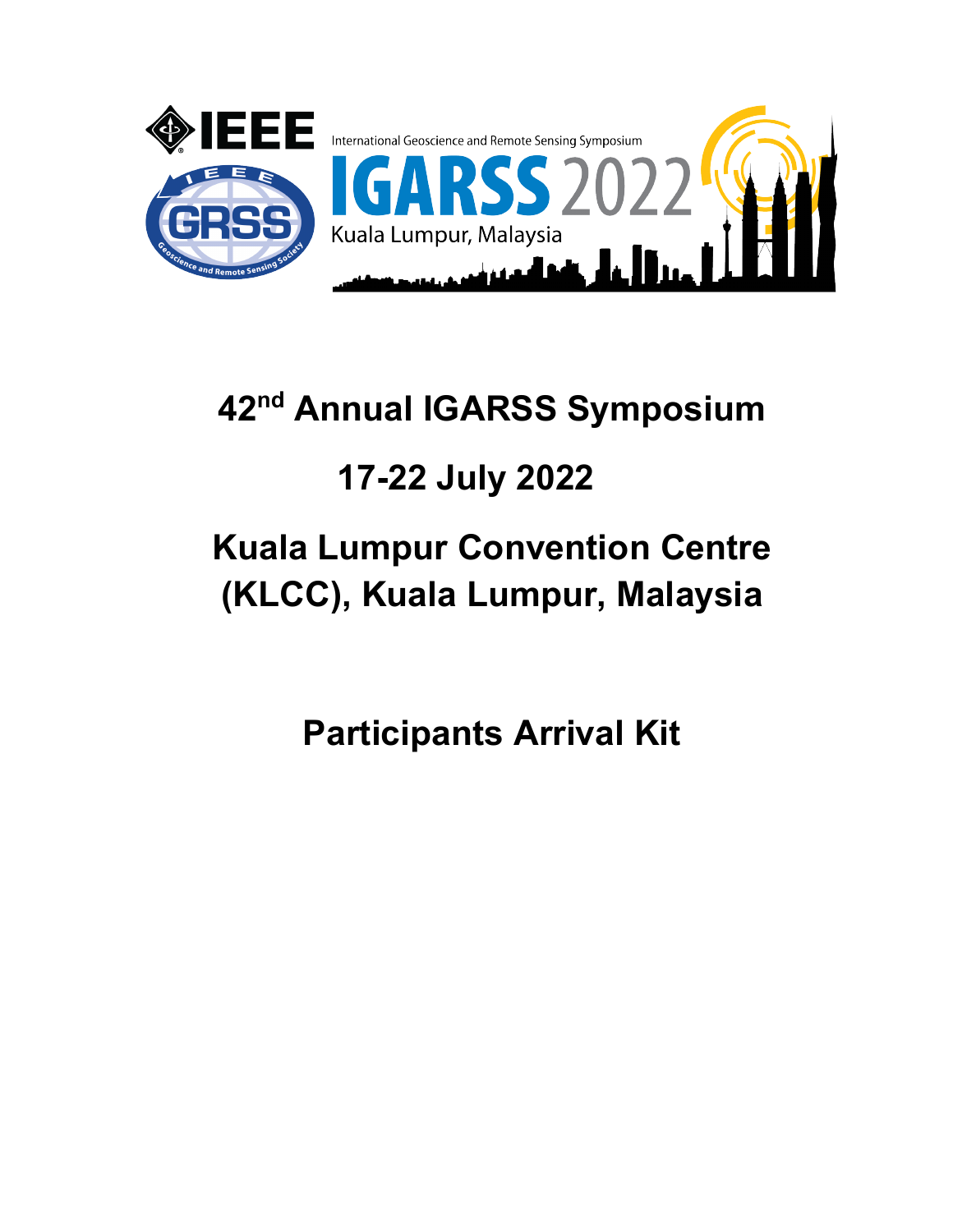### 42<sup>nd</sup> Annual IGARSS Symposium

### **CONTENTS**

- (1) Introduction
- (2) Transportation
- (3) Accommodation
- (4) Packing
- (5) Travel Information
- (6) Contact Details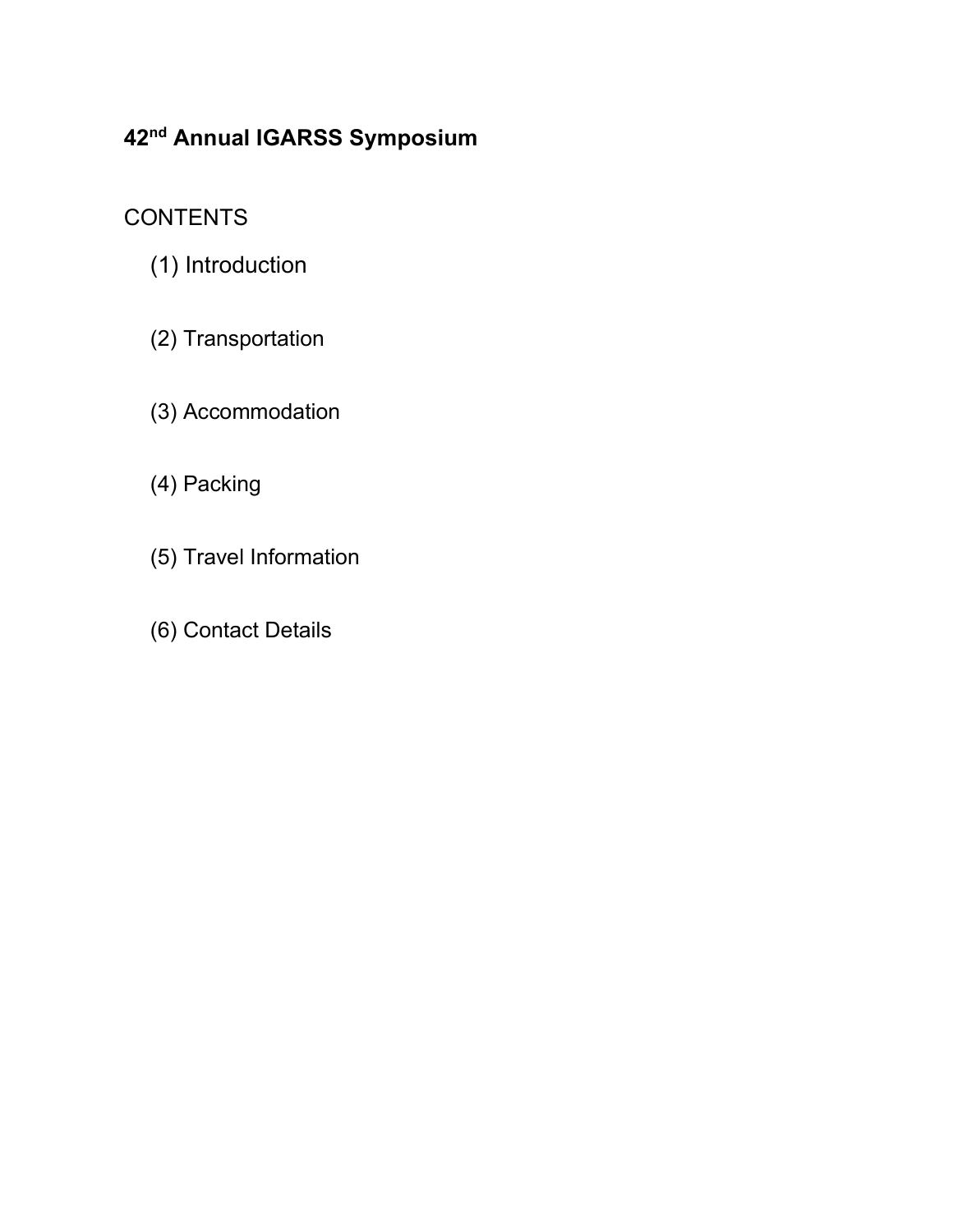## (1) Introduction

#### Date

17 - 22 July 2022

#### Venue

Kuala Lumpur Convention Centre (KLCC), Kuala Lumpur, Malaysia

#### Hosted & Organised by

- IEEE Geoscience and Remote Sensing Society (GRSS)
- Universiti Tunku Abdul Rahman

### (2) Transportation

 Upon arrival, you may opt for any of the transportation below to proceed to Kuala Lumpur City Centre.

#### 1. KL AIRPORT BUS SHUTTLE (to KL Sentral)

KLIA has a variety of bus services that can take you to several destinations within Peninsular Malaysia. You can take the bus service by going to Level 1, Block C, Short-Term Car Park and Level 1, Main Terminal Building. Please note that the information is subject to change by the respective service providers. For booking and information, please visit http://theairportbus.com.my/

| Service Provider | Routes                 | Fares                 | <b>Operating Hours</b> |
|------------------|------------------------|-----------------------|------------------------|
| Express Coach    | <b>KLIA to/from KL</b> | <b>One Way</b>        | <b>FROM KLIA</b>       |
|                  | Sentral                | <b>Adult: RM15.00</b> | Start: 7.45am          |
|                  |                        |                       | End: 8.45pm            |
|                  |                        | <b>Return Trip</b>    |                        |
|                  |                        | <b>Adult: RM30.00</b> | Travelling Time:       |
|                  |                        |                       | 1 hour                 |

#### 2. KLIA EXPRESS TRAIN (to KL Sentral)

The fastest way to get from KLIA to the city centre is by taking the KLIA Ekspres. There is a non-stop service to the KL City Air Terminal (KL CAT) located in KL Sentral which will take about 28 minutes. There is also a transit train service with 3 stops along the journey at Bandar Tasik Selatan, Putrajaya/Cyberjaya, and Salak Tinggi. The transit train service will take about 35 minutes. The trains are equipped with comfortable seats, digital entertainment, wheelchair seat restraint, a wheelchair-friendly washroom, and luggage racks.

You can visit the KLIA Ekspres website at www.kliaekspres.com for the full fares and schedule.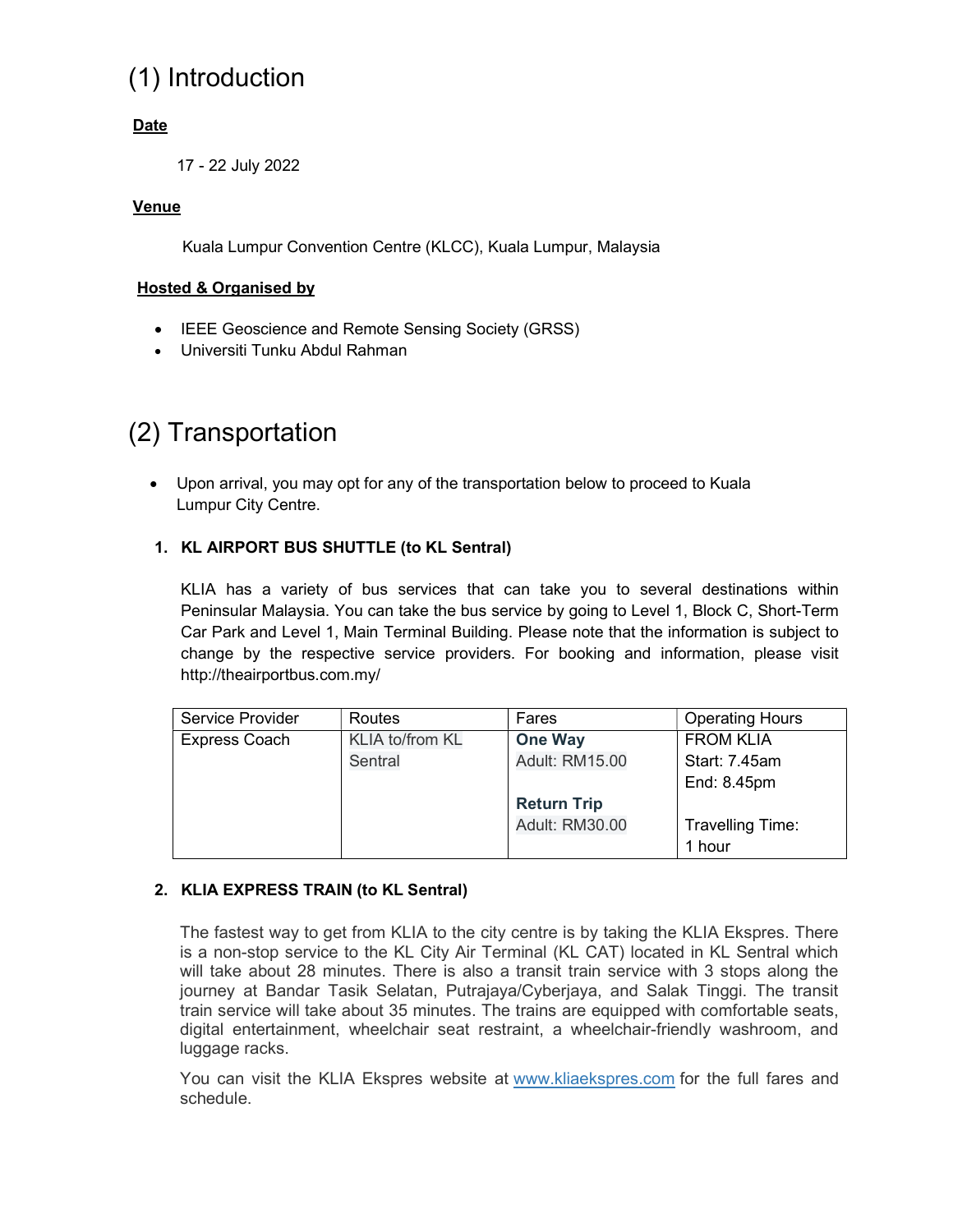#### 3. KL AIRPORT LIMO & TAXI SERVICES

There are two types of taxi services provided at KLIA; airport taxi and metered city taxi.

#### (i) Airport Taxi

Airport taxi operates through a coupon system that can be purchased at the counters. The airport taxi service provider has a variety of vehicle types in their fleet ranging from family sedans to luxury vehicles. The charges start from a minimum of MYR32.20 and are fixed based on the desired destinations.

The coupons can be purchased from the counters at

- Domestic Arrival, Level 3, Main Terminal Building
- International Baggage Reclaim, Level 3, Main Terminal Building

For more information on rates and bookings, kindly contact Airport Limo (M) Sdn. Bhd. at 1-300-88-8989 or visit their website at www.airportlimo.my

#### (ii) Metered City Taxi

Metered taxi service is available at KLIA and charges are according to distance/time inclusive of a flag fall charge for the first 1km or 3 minutes between MYR3.00 to MYR6.00 depending on the type of taxi. Subsequent charges are based on the distance or time travelled.

Coupons can be purchased from the counter at

• Level 1, Main Terminal Building

### (3) Accommodation

#### 1. Grand Hyatt Kuala Lumpur

Ideal for both business and leisure travellers, Grand Hyatt Kuala Lumpur presents 411 guestrooms and suites- the largest room sizes amongst five-star luxury Kuala Lumpur hotels in the heart of the city. With modern and contemporary interior design plus warm earthly tones, you will find yourself immersed in absolute comfort with expensive views through its floor-to-ceiling window concept, overlooking the iconic PETRONAS Twin Towers, Kuala Lumpur City Skyline or KLCC Park.

- Distance to KLCC: Adjacent to KLCC
- Contact Person: Ms Sandra Lee
- Email: Sandra.Lee1@hyatt.com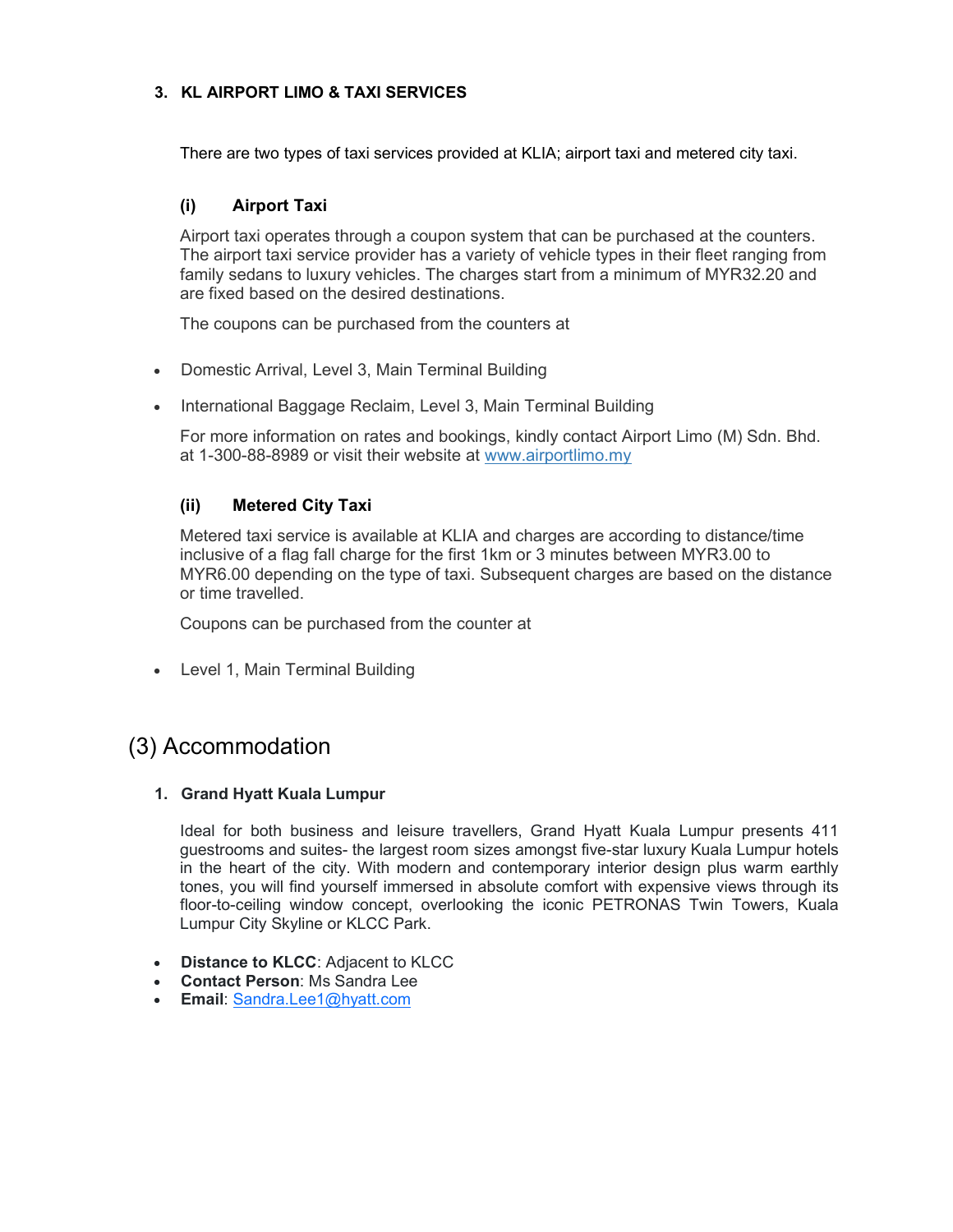#### 2. InterContinental Kuala Lumpur Hotel

The InterContinental Kuala Lumpur is one of the best 5-star hotels in Kuala Lumpur which thrives in providing guests with a luxurious sanctuary amidst Malaysia's bustling capital city. With a prime location, it offers the promise of luxurious comfort with excellent hospitality, as well as convenience in its strategic location that connects you to well-known lifestyle and business hubs. Distance to KLCC: 11 minutes walking distance

- Contact Person: Ms Affiqah Akib
- Email: reservation.kulha@ihg.com / affiqah.mohdakib@ihg.com

#### 3. Royale Chulan Kuala Lumpur

Royale Chulan Kuala Lumpur hotel is the jewel of the Royale Chulan Hotels & Resorts. The Royale Chulan Kuala Lumpur hotel is a luxurious 5-star accommodation, is centrally located in KL's downtown business district. It has set out to offer its guests the most gracious Malaysian hospitality. Besides delivering contemporary facilities and services, the hotel also boasts distinctive architecture that features elements of the country's unique heritageDistance to KLCC: 17 minutes walking distance & 5 minutes by taxi

- Contact Person: Nurul Wazwani Hassan
- Email: wazwani.rckl@royalechulan.com

#### 4. Perdana Kuala Lumpur City Centre

Nestled within the business, embassies and shopping district of Kuala Lumpur, Perdana Kuala Lumpur City Centre is an ideal location for business travellers and families. It is located near the magnificent Petronas Twin Towers and overlooks the lush 50 acres of KLCC park. It features 338 units of hotel and suites, offering a homely environment with elegant furnishings and numerous facilities.

- Distance to KLCC: 9 minutes walking distance
- Contact Person: Ms Haslini Abd Karim
- **Email:** lini.k@attanahotels.com / sales.pklcc@attanahotels.com

#### 5. Traders Hotel Kuala Lumpur

Traders Hotel Kuala Lumpur is located in Kuala Lumpur City Centre. Its ideal location makes it perfect for convention delegates as it is connected to Kuala Lumpur Convention Centre with five direct walkways via the Hotel's escalator or guest lifts. It also provides direct access to Suria KLCC Shopping Mall and the iconic Petronas Twin Towers.

- Distance to **KLCC**: connected
- Contact Person: Ms Aires Oh
- Email: csteam.thkl@tradershotels.com / aires.oh@tradershotels.com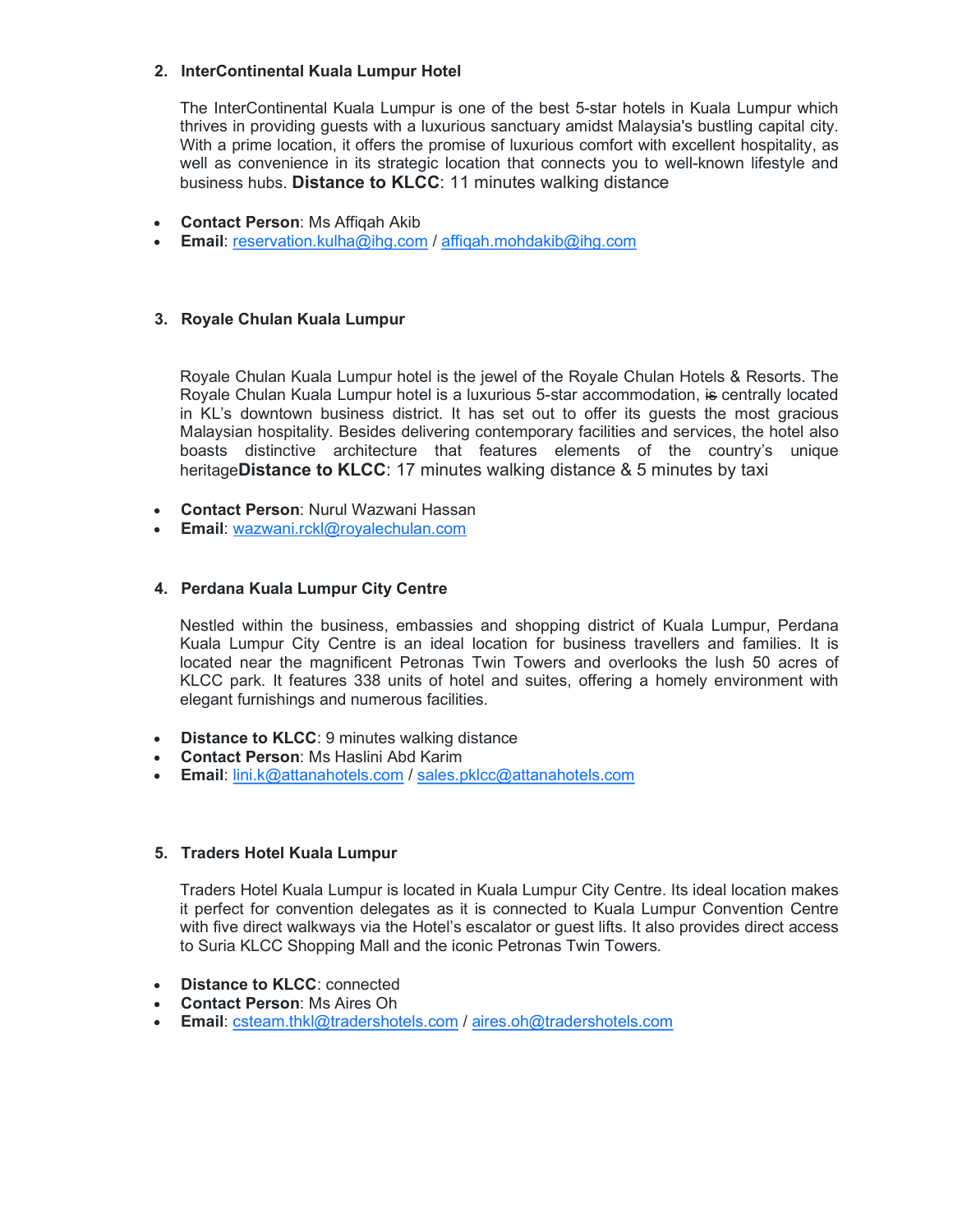#### 6. Mandarin Oriental Kuala Lumpur

Located adjacent to the iconic PETRONAS Twin Towers, Mandarin Oriental, Kuala Lumpur is Kuala Lumpur's leading luxury 5-star hotel. It features 629 guestrooms, suites and 40 executive apartments complemented with extensive conference and banquet facilities which include a pillarless Grand Ballroom with a seating capacity of 1,800 guests for a banquet setting. The hotel is home to several award-winning restaurants, bars and lounges that boast elegance and sophistication in gastronomy, lounging and entertainment. For holistic wellbeing, The Spa features 6 treatment rooms while the Fitness & Wellness centre offers a fitness centre, outdoor pool, and two tennis courts.

- Distance to KLCC: Adjacent to KLCC
- Contact Person: Ms Sophia Fong
- Email: Group-MOKUL-Booking@mohg.com
- For reservation: Download Form

#### 7. Element by Westin Kuala Lumpur

Inspired by Westin, Element Kuala Lumpur is the ultimate accommodation stay for travellers while away from home. This Green Building Index certified hotel is strategically located in the heart of Kuala Lumpur, near the iconic Petronas Twin Towers, Kuala Lumpur Convention Centre, Suria KLCC Shopping Mall and Pavilion Kuala Lumpur. The Hotel features 252 spacious, comfortable, modern designed rooms, featuring floor to ceiling windows overlooking the breathtaking view of the KL City Skyline.

- Distance to KLCC: 10 minutes walking distance
- Contact Person: Mr Armin Hazrie
- Email: armin.hazrie@elementhotels.com / Reservations.Elementkl@elementhotels.com

#### 8. 8 Kia Peng Suites

Standing tall and proud on a hill, 8 Kia Peng Suites offers accommodations strategically located in The Golden Triangle, Kuala Lumpur City-Center district. The secluded address concealed guests from the city's hustle-bustle, however promises a modern lifestyle for all guests with just a stone throw away from the vibrant shopping and entertainment destinations.

- Distance to KLCC: 10 minutes walking
- Contact Person: Ms Nicole
- **Email:** nicole.whaung@8kiapengsuites.com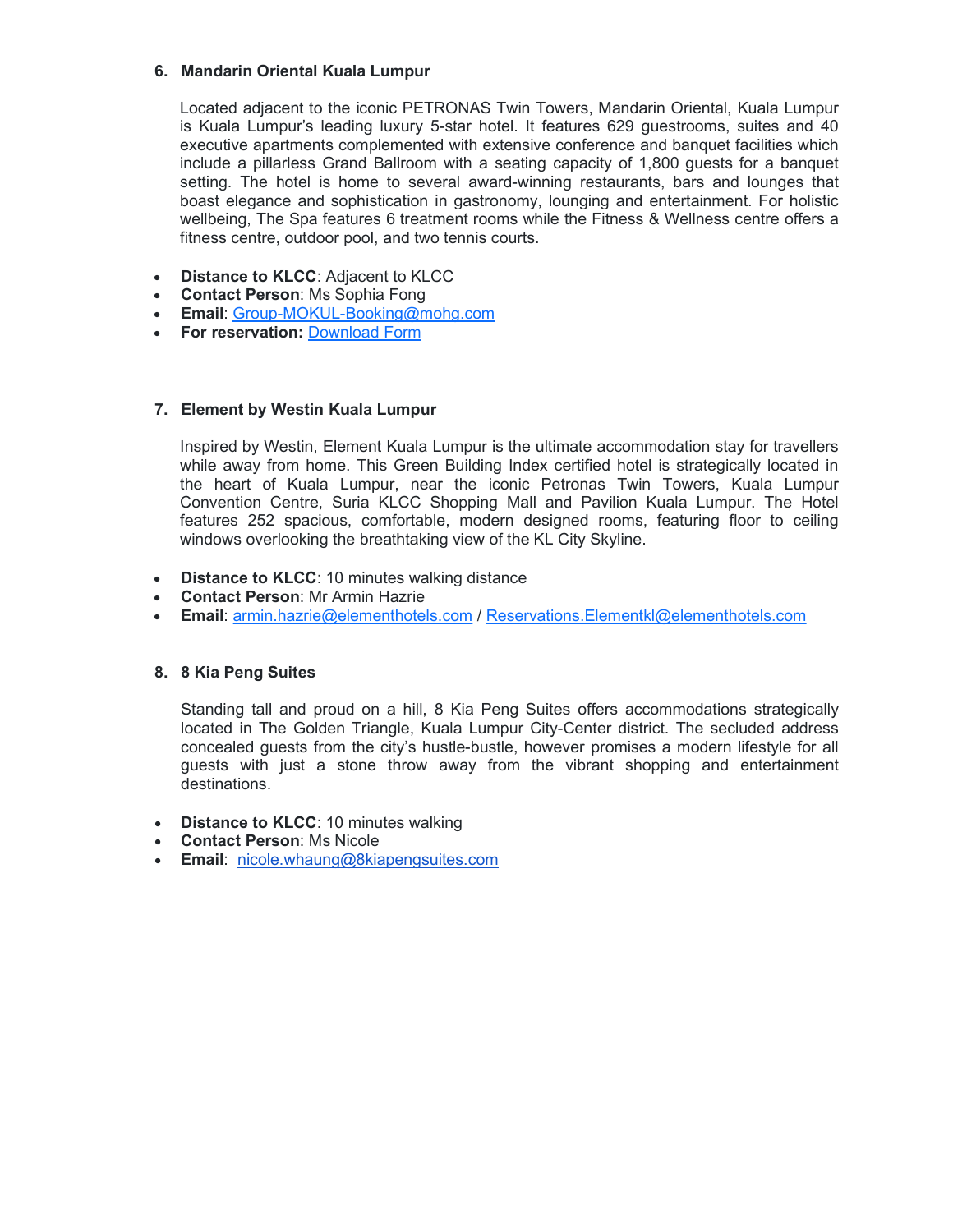## (4) Packing and Health Insurance

#### PACKING

- Personal belongings such as computer, wallet, money, phone, camera, passport and any other valuable items will be your responsibility. We advice bringing it along during the event or keeping it in the hotel safe.
- Clothes (as recommended in the schedule).
- Bring a light jacket, the event venue is air-conditioned.
- Bring a universal plug and/or adaptor for your electrical equipment.

#### HEALTH INSURANCE & MEDICAL REQUIREMENTS

- Each participant MUST prepare his / her own medical and travel insurance and it should cover the period of stay in Malaysia.
- If any medical treatment is required during the event in Malaysia, the medical expenses shall be borne by the participant.

### (5) Travel Information

#### Weather

In Kuala Lumpur, Malaysia, the average high temperature in July is 32.2 °C (90 °F) and the average low temperature is 23.2  $^{\circ}$ C (73.8  $^{\circ}$ F). The weather is usually humid with occasional showers.

#### **Electricity**

- The voltage used in Malaysia is 230/240 Volts -50 Hz. If your electrical appliance uses 110/120 volts, you will need to use a transformer/converter. Failing to do so will damage your electrical appliances.
- **Bring a universal plug and/or adaptor for your electrical equipment.**

#### Money Currency

MYR – Malaysia Ringgit

#### Local Time

. Local time in Malaysia is 8 hours ahead of GMT (GMT+8).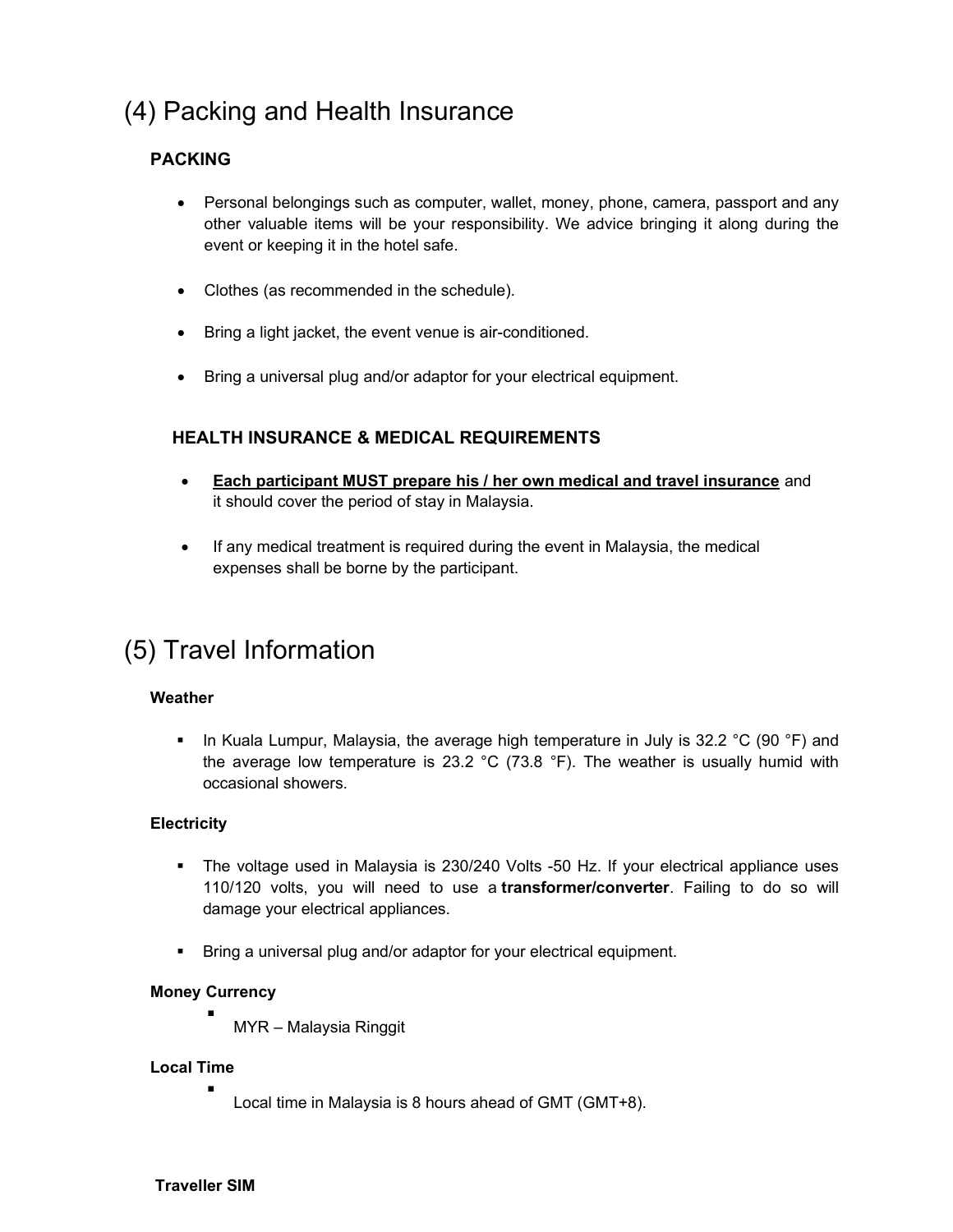| <b>Telco</b>   | <b>RM</b>                                           | <b>Where to Get</b>                                                 |
|----------------|-----------------------------------------------------|---------------------------------------------------------------------|
| <b>Celcom</b>  | RM 10 Prepaid Pack                                  | You can purchase the pack at                                        |
|                |                                                     | selected Celcom<br>branches,                                        |
|                | <b>FREE 1 GB Monthly</b>                            | Blue Cube or dealer outlets at                                      |
|                | <b>Basic Internet</b>                               | major airports, tourist hotspots                                    |
|                |                                                     | and shopping malls.                                                 |
|                | Call rate at 30sen/min                              |                                                                     |
|                | SMS at 15sen/SMS                                    | You will need to show your                                          |
|                |                                                     | fill<br>the<br>passport<br>and<br>in<br>registration form. Then you |
|                |                                                     | can make your first call to                                         |
|                |                                                     | activate the number. RM 3 is                                        |
|                |                                                     | preloaded in the pack but you                                       |
|                |                                                     | are recommended to reload                                           |
|                |                                                     | from as low as RM 50 to enjoy                                       |
|                |                                                     | a longer validity period.                                           |
| <b>Digi</b>    | <b>RM 15</b>                                        | You can purchase the pack at                                        |
|                | DIGI Next 15                                        | KLIA2 or any Digi outlets.                                          |
|                | 6GB High-Speed Internet                             |                                                                     |
|                | Valid for 30 days                                   | You will need to show your                                          |
|                | <b>RM 30</b>                                        | passport<br>and<br>fill<br>the<br><i>in</i><br>registration form.   |
|                | <b>DIGI Next 30</b>                                 |                                                                     |
|                | 20GB High-Speed Internet                            |                                                                     |
|                | Valid for 30 days                                   |                                                                     |
|                |                                                     |                                                                     |
|                | <b>RM 35</b>                                        |                                                                     |
|                | <b>DIGI Next 35</b><br>Unlimited Calls + 30GB High- |                                                                     |
|                | Speed Internet                                      |                                                                     |
|                | Valid for 30 days                                   |                                                                     |
|                |                                                     |                                                                     |
| <b>Hotlink</b> | <b>RM 25</b>                                        | You can purchase the pack at                                        |
|                | <b>HIGH-SPEED INTERNET</b><br><b>PACK</b>           | KLIA, KLIA2 or any Maxis<br>outlets.                                |
|                | SIM Pack + 10 GB High-                              |                                                                     |
|                | <b>Speed Internet Pass</b>                          | You will need to show your                                          |
|                |                                                     | and fill<br>passport<br>in the                                      |
|                |                                                     | registration form.                                                  |